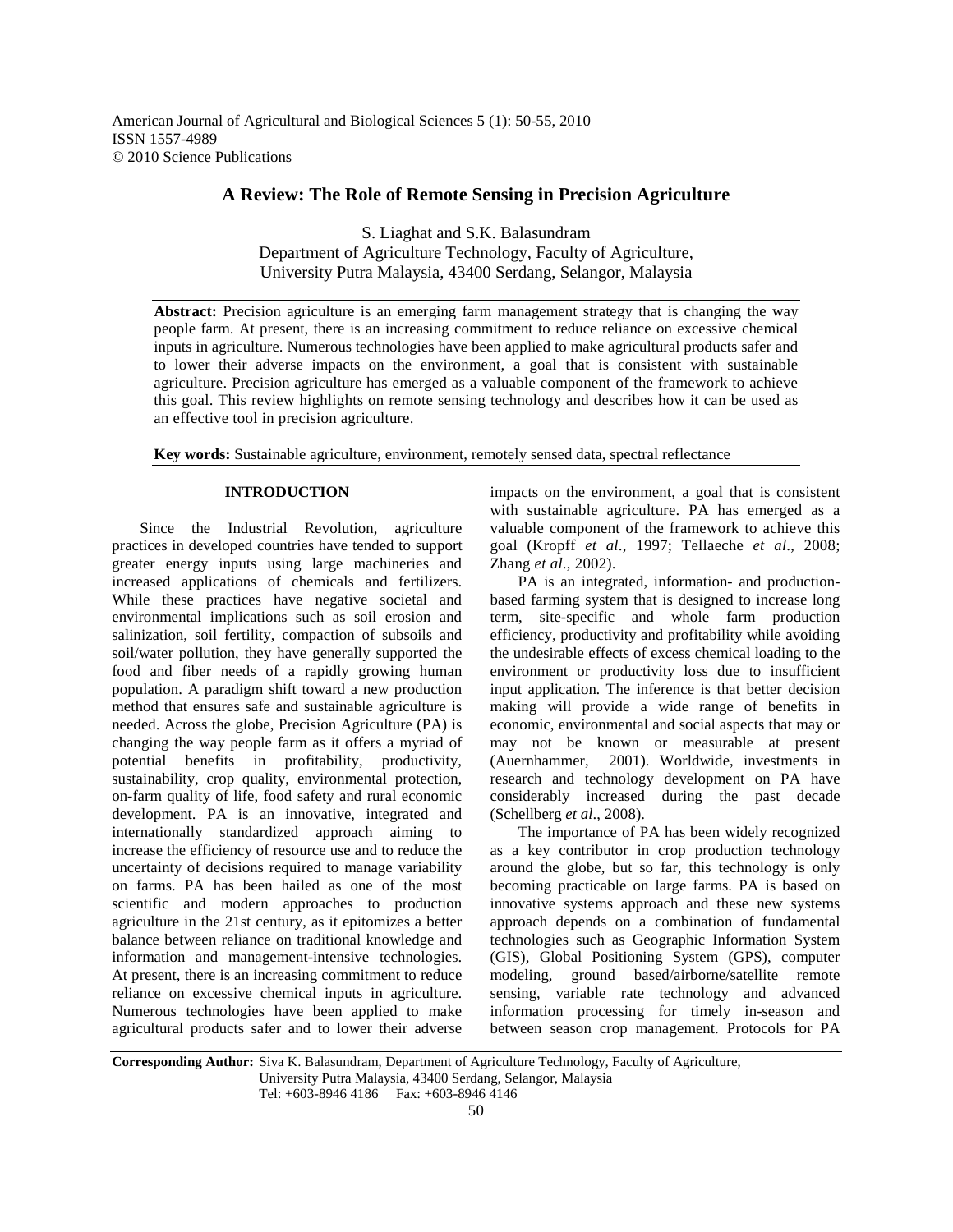implementation can be encapsulated in three general steps: (1) Gathering information about variability, (2) Processing and analyzing information to assess the significance of variability and (3) Implementing change in the management of inputs. PA subscribes to a cyclic process that is typified by a system that gets smarter every year a farm operator uses it. Taken together, this implies that the three general steps may each require a timeframe ranging from months to years so as to collectively generate a stable and workable structure, but yet be subjected to further amendments and refinements. The importance of PA evolved during the era of agricultural mechanization in the 20th century where there was strong economic pressure to treat large fields with uniform agronomic practices. PA provides a means to automate Site-Specific Management (SSM) using information technology, thereby making SSM practical in commercial agriculture (Auernhammer, 2001).

 The PA database generally includes (Venkataratnam, 2001):

- Crop information such as growth stage, health, nutrient requirement
- Soil physical and chemical properties, depth, texture, nutrient status, salinity and toxicity, soil temperature, productivity potential
- Microclimatic data (seasonal and daily) such as canopy temperature, wind direction and speed, humidity
- Surface and sub surface drainage conditions
- Irrigation facilities, water availability and planning of other inputs

 A PA system that harnesses recent advances in sensor technology can play a crucial role toward an intelligent crop production system. Specifically, remote sensing technology that allows non-destructive acquisition of information about the Earth's surface can facilitate the implementation of PA. For example current crop status (including maturity period) and crop stresses such as nutrient and water stress, disease, pest and weed infestations can be discerned by means of remote sensing instruments such as cameras, laser scanners, linear arrays and area arrays, without actually being in contact with them. Information gathered via different sensors and referenced using a GPS can be integrated to create field management strategies for chemical application, cultivation and harvest. This review highlights on remote sensing technology and describes how it can be used as an effective tool in Precision Agriculture.



Fig. 1: The visible region of the spectrum ranges from about 0.4-0.7 µm (Nowatzki *et al*., 2004)

**Remote sensing technology:** Remote Sensing (RS) is the science of obtaining and interpreting information from a distance, using sensors that are not in physical contact with the object being observed (Jensen, 1996). The science of remote sensing includes aerial, satellite and spacecraft observations of the surfaces and atmospheres of the planets in our solar system, while the Earth is noticeably the most frequent target of study. RS is usually restricted to methods that detect and measure electromagnetic energy including visible and non-visible radiation that interact with surface materials and the atmosphere (Fig. 1).

 RS and GIS technologies have been of great use to planners in planning for efficient use of natural resources at national, state and district levels. Application of these technologies in the management of natural resources are increasing rapidly due to great strides made in space-borne RS satellites in terms of spatial, temporal, spectral and radiometric resolutions (Venkataratnam, 2001).

 Remote sensing has several unique advantages (Jensen, 1996):

- RS technology is well-known as a non destructive method to collect information about earth features
- RS data may be obtained systematically over very large geographical areas rather than just single point observations
- RS data can reveal information about places that are inaccessible to human exploration
- The systematic (raster) data collection in RS can remove sampling bias
- RS can provide fundamental biophysical information that can be used in other sciences
- RS is independent from the data produced elsewhere, in comparison with the other mapping sciences such as cartography or GIS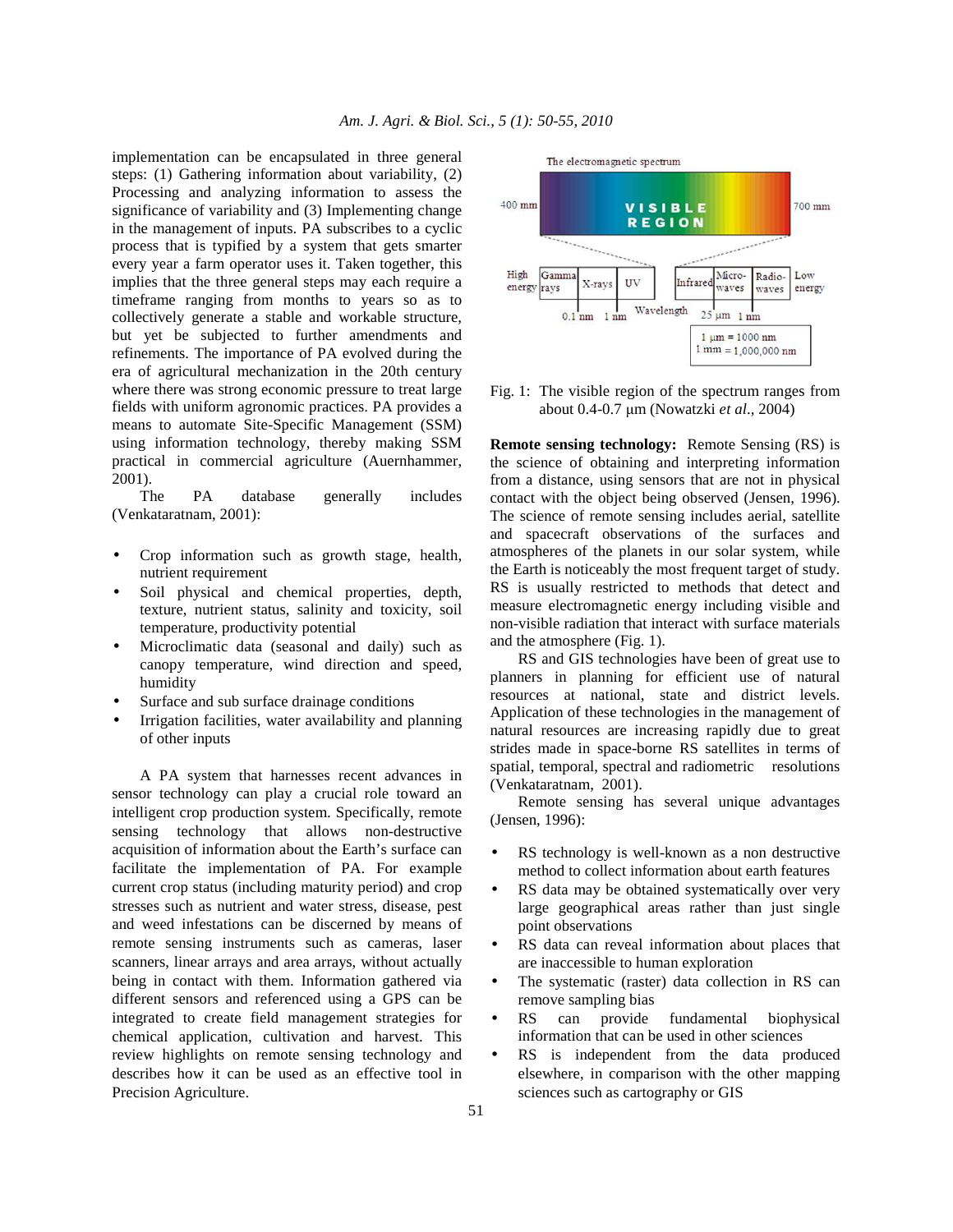The history of modern RS began when black and white photographs of the landscape were first taken from the air. The first utilization of aerial photographs appeared for military purposes. Eventually, the Agriculture Stabilization and Conservation Service adopted the technology and began collecting indexed photographs of the landscape for agricultural purposes. RS, today, incorporates new technologies that provide increasingly efficient, complete, accurate and timely information. Today, RS is potentially a practical management tool for site-specific crop management (Casady and Palm, 2002).

**How can remotely-sensed data be used in agriculture?** RS technology is a key component of PA and is being used by an increasing number of scientists, engineers and large-scale crop growers. During the last two decades, development in RS data acquisition capabilities, data processing and interpretation of ground based, airborne and satellite observations have made it possible to couple RS technologies and precision crop management systems (Waheed *et al*., 2006).

 Currently, there is a wide range of satellite data that varies in (i) technique (active/passive, radiometer/scatterometer), (ii) spatial resolution from submeter to kilometers (iii) spectral range, and (iv) viewing geometry (Oza *et al*., 2008)*.* The full commercial availability of very high resolution satellite data has opened up a number of new opportunities for the use of Earth Observation (EO) data. Today, we can perform many applications with EO data that in only the recent past were exclusive to manpower investigation and *in situ* surveys, which was timeconsuming and hard-sledding, despite the geographic limitations of such data and techniques. Satellite imagery can be acquired over any area globally, in a time frame and at a given price. At present, higher resolution satellite imagery overcomes previous constraints and permits the use of such data as a quick and easy tool for territorial management, including agricultural analysis, statistics and subsidy control. QuickBird is currently the satellite with the highest resolution which is available for agricultural and civilian uses (Fig. 2). The main requirements of QuickBird as a source of information for agricultural and forestry applications is identified in Table 1.

 New RS multispectral and hyperspectral sensors are swiftly generating vast amounts of data in a costeffective manner and at higher spatial and spectral resolutions. Hyperspectral and multispectral images, consisting of reflectance from the visible, near infrared and mid-infrared regions of the electromagnetic spectrum, can be interpreted in terms of physical

| Table 1: QuickBird satellite imagery specification (Pan <i>et al.</i> , 2009) |  |  |
|-------------------------------------------------------------------------------|--|--|
|                                                                               |  |  |

| Spatial resolution     | 0.61 m panchromatic resolution and 2.44 m<br>multispectral resolution at nadir |
|------------------------|--------------------------------------------------------------------------------|
| Spectral resolution    | Four multispectral bands (three in the visible                                 |
|                        | and one in the near infrared)                                                  |
| Radiometric resolution | 11 bit dynamic range (2048 levels of grey)                                     |
| Temporal resolution    | A reviewing rate that depends on the off nadir                                 |
|                        | angle. In any case, applications that require                                  |
|                        | multitemporal observation with a seasonal                                      |
|                        | frequency can be easily carried out with                                       |
|                        | QuickBird data                                                                 |
| Swath                  | In the range of $16.5-18.0 \text{ km}$                                         |
| Frame                  | 270 up to more than 300 $\text{km}^2$                                          |



Fig. 2: A QuickBird satellite imagery taken from an oil palm plantation in Merlimau, Melaka, Malaysia

parameters (such as crop cover, crop health and soil moisture) and are useful for operations such as stress mapping, fertilization and pesticide application and irrigation management (Barnes and Baker, 2000; Barroso *et al*., 2008; Hinzman *et al*., 1986; Lelong *et al*., 1998; Pal and Mather, 2003; Singh *et al*., 2007; Tilling *et al*., 2007; Yang *et al*., 2003). Nutrient contents of different crops such as wheat (Lelong *et al*., 1998; Silva and Beyl, 2005; Tilling *et al*., 2007), paddy rice (Stroppiana *et al*., 2008), sorghum (Zhao *et al*., 2005), corn (Samson *et al*., 2000), broccoli (Shikha *et al*., 2007), citrus (Min, 2008), grape (Smart *et al*., 2007), apple (Perry and Davenport, 2007) have also been assessed using hyperspectral and multispectral RS data. Interpretation of RS data is often aided by specialized techniques such as geostatistics, image analysis and classification, and artificial intelligence.

 RS techniques also play an important role in assessing crop condition and yield forecasting, acreage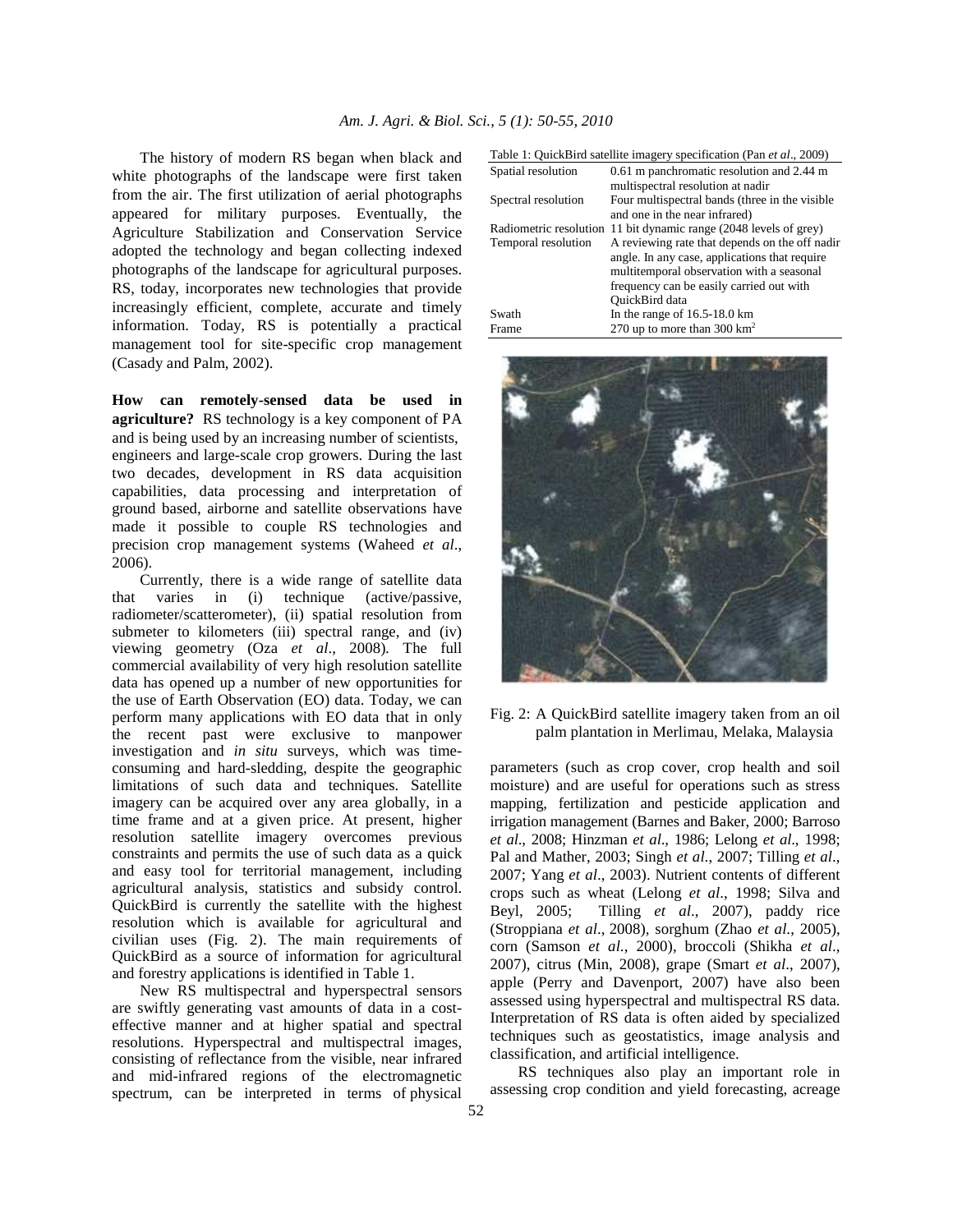estimates of specific crops, detection of crop pests and diseases, disaster location and mapping, wild life management, water supply information and management, weather forecasting, rangeland management, and livestock surveys.

 Recently, QuickBird imagery and a Production Efficiency Model (PEM) were used to estimate crop yields in Zhonglianchuan, a hilly area on Loess Plateau, China. In the PEM model, crop yields were a function of the Photosynthetic Active Radiation (PAR), fraction of Absorbed Photosynthetically Active Radiation (fAPAR) and Light Use Efficiency (LUE). Results showed QuickBird imagery can improve the yield estimation accuracy. The information extracted from the image was highly correlated to estimated yields from ground data collection  $(r^2 = 0.86)$  (Pan *et al.*, 2009).

 Some disease and insect pests of crops may be monitored by remote sensing. Riedell *et al.* (2004) introduced remote sensing technology as an effective and inexpensive method to identify pest-infested and diseased plants. They used remote sensing techniques to detect specific insect pests and to distinguish between insect and disease damage on oat. Results suggested that canopy characteristics and spectral reflectance differences between insect infestation damage and disease infection damage can be measured in oat crop canopies by remote sensing but that these differences may not be consistent from one growing season to the next.

 Kurtz *et al.* (2009) used multi-temporal Landsat imagery in order to classify land cover types and grazing intensity. Grazing intensity categories were defined based on percentage of bare soil, sward height and standing dead material. Correlation analysis between spectral ratio, i.e. Normalized Difference Vegetation Index (NDVI), and above ground biomass, was significant. Meanwhile, Moreau and Toan (2003) utilized Synthetic Aperture Radar (SAR) data to quantify biomass in an Andean wetland for the purpose of optimizing livestock management. The signal sensitivity corresponding to biomass variation was high enough to facilitate high accuracy biomass mapping.

 In semi-arid Northeast of Brazil, Folhes *et al*. (2009) employed Landsat imagery in conjunction with an evapotranspiration model to measure water use levels in an irrigated area. Results showed that the combination approach of RS and process modeling produced better predictability of water consumption in irrigated agriculture, and hence improved water resource management in irrigated areas.

 RS also provide useful information to detect and map disaster location. Data from the NASA'S MODIS (Aqua and Terra) and EUMETSAT'S MSG-SEVIRI satellite sensors were used to characterize fire disaster in Swaziland. Combination of RS and GIS techniques were used to characterize the geographic and temporal (including diurnal) evolution of the July, 2007 fire disaster. Significant fire activity was observed during a three-day period beginning July 27, 2007. A total of 1358 and 4365 active fire hotpots were detected by MODIS and MSG SEVIRI, respectively. Results revealed the potential use of RS and GIS for fire disaster and risk assessment in a developing country, where fire monitoring resources are limited (Dlamini, 2009). Conversely, Yang *et al.* (2007) demonstrated that satellite-based RS is a very useful method of forecasting heavy rainfall.

 RS applications in agriculture have progressed to a stage where information from RS imagery is being used for a number of policy level decisions related to food security, poverty alleviation and sustainable development. Decision on buffer stock of food grains could be based on pre-harvest crop acreage and production estimates while the ground water potential maps serve as a major source of information in ensuring drinking water and other needs in rain-fed and less favorable areas. Nationwide land use, land cover, soil and wasteland mapping have helped in expansion and intensification of agricultural activities and also in identification of land capability classes and crop suitability indices (Venkataratnam, 2001).

## **CONCLUSION**

 With increasing population pressure throughout the world and the need for increased agricultural production, there is a definite need for improved management of the world's agricultural resources. To make this happen, it is first necessary to obtain reliable data on not only the types of resources, but also the quality, quantity and location of these resources. Satellite-or aerial-based RS technologies will become important tools in improving the present system(s) of acquiring and generating agricultural and natural resource data.

 Agriculture surveys are presently conducted throughout the world in order to gather empirical information on crops, rangeland, livestock and other agricultural resources. Such information is critical for effective management of depleting and scarce resources. Surveys that are based on the PA concept can facilitate planning and allocation of limited resources to different sectors of the economy. RS technology has the potential of revolutionizing the detection and characterization of agricultural productivity based on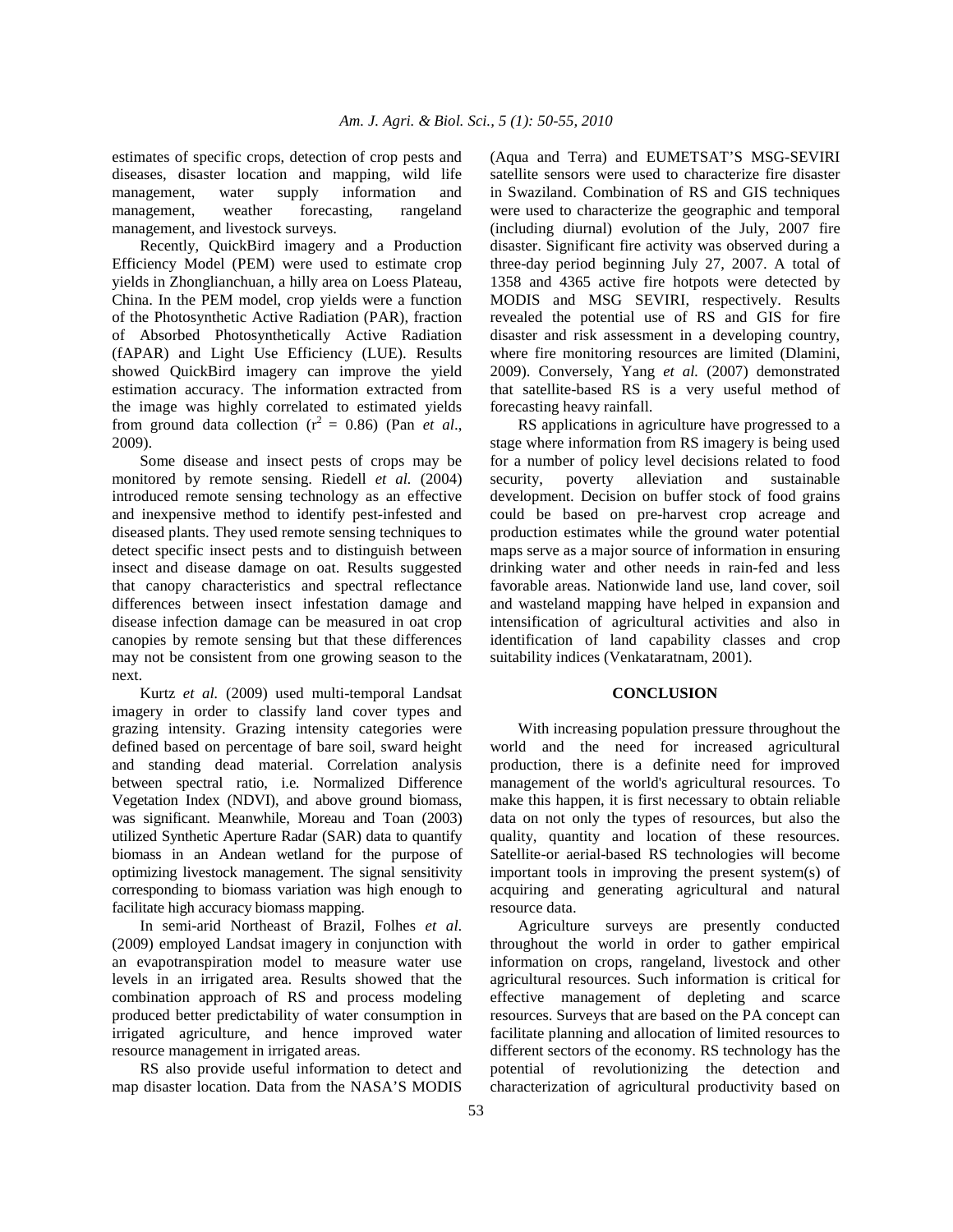biophysical attributes of crops and/or soils. Essentially, like other PA components, the information gained from RS data is more meaningful when used in combination with ground data.

 Although RS cannot capture all types of agricultural information, it can reliably provide accurate and timely information to guide agronomic and economic decision-making.

## **REFERENCES**

- Auernhammer, H., 2001. Precision farming-the environmental challenge. Comput. Elect. Agric., 30: 41-33. DOI: 10.1016/S0168-1699(00)00153-8
- Barnes, E.M. and M.G. Baker, 2000. Multispectral data for mapping soil texture: Possibilities and limitations. Applied Eng. Agric., 16: 731-741. http://asae.frymulti.com/abstract.asp?aid=5370&t=1
- Barroso, L.A.M., J.G. Payan and E.R. Vivoni, 2008. Quantifying water stress on wheat using remote sensing in the Yaqui Valley, Sonora, Mexico. Agric. Water Mgmt., 95: 725-736. DOI: 10.1016/j.agwat.2008.01.016
- Casady, W.W. and H. L. Palm, 2002. Precision agriculture: Remote sensing and ground truthing. MU Extension, University of Missouri-Columbia. http://extension.missouri.edu/explorepdf/envqual/eq0 453.pdf
- Dlamini, W.M., 2009. Characterization of the July 2007 Swaziland fire disaster using satellite remote sensing and GIS. Applied Geogr., 29: 299-307. DOI: 10.1016/j.apgeog.2008.10.007
- Folhes, M.T., C.D. Renno and J.V. Soares, 2009. Remote sensing for irrigation water management in the semiarid Northeast of Brazil. Agric. Water Mgmt., 96: 1398-1408. DOI: 10.1016/j.agwat.2009.04.021
- Hinzman, L.D., M.E. Bauer and C.S.T. Daughtry, 1986. Effects of nitrogen fertilization on growth and reflectance characteristics of winter wheat. Remote Sens. Environ., 19: 47-61. DOI: 10.1016/0034- 4257(86)90040-4
- Jensen, J. R., 1996. Remote sensing of the environment: An Earth Resource Perspective. 3th Edn., Prentice Hall, USA, pp: 1-28.
- Kropff, M.J., J. Wallinga and L.A.P. Lotz, 1997. Modelling for Precision Weed Management. In: Precision Agriculture: Spatial and Temporal Variability of Environmental Quality, Lake, J.V., G.R. Bock and J.A. Goode (Eds.). Chichester, Wiley, pp: 182-204.
- Kurtz, D.B., J. Schellberg and M. Braun, 2009. Ground and satellite based assessment of rangeland management in sub-tropical Argentina. Applied Geogr. (In Press). DOI: 10.1016/j.apgeog.2009.01.006
- Nowatzki, J., R. Andres and K. Kyllo, 2004. Agricultural remote sensing basics. http://www.ag.ndsu.edu/pubs/ageng/gis/ae1262.pdf
- Lelong, C.C.D., P.C. Pinet and H. Poilve, 1998. Hyperspectral imaging and stress mapping in agriculture: A case study on wheat in Beauce (France). Remote Sens. Environ., 66: 179-191. DOI: 10.1016/S0034-4257(98)00049-2
- Min, M., W.S. Lee, T.F. Burks, J.D. Jordan and A.W. Schumann, 2008. Design of a hyperspectral nitrogen sensing system for orange leaves. Comput. Elect. Agric., 63: 215-226. DOI: 10.1016/j.compag.2008.03.004
- Moreau, S. and T.L. Toan, 2003. Biomass quantification of Andean wetland forages using ERS satellite SAR data for optimizing livestock management. Remote Sens. Environ., 84: 477-492. DOI: 10.1016/S0034- 4257(02)00111-6
- Oza, S.R., S. Panigrahy and J.S. Parihar, 2008. Concurrent use of active and passive microwave remote sensing data for monitoring of rice crop. Int. J. Applied Earth Obst. Geoinform., 10: 296-304. DOI: 10.1016/j.jag.2007.12.002
- Pal, M. and P.M. Mather, 2003. An assessment of the effectiveness of decision tree methods for land cover classification. Remote Sens. Environ., 86: 554-565. DOI: 10.1016/S0034-4257(03)00132-9
- Pan, G., G.J. Sun and F.M. Li, 2009. Using QuickBird imagery and a production efficiency model to improve. Environ. Model. Software, 24: 510-516. DOI: 10.1016/j.envsoft.2008.09.014
- Perry, E.M. and J.R. Davenport, 2007. Spectral and spatial differences in response of vegetation indices to nitrogen treatments on apple. Comput. Elect. Agric., 59: 56-65. DOI: 10.1016/j.compag.2007.05.002
- Riedell, W.E., S.L. Osborne and L.S. Hesler, 2004. Insect pest and disease detection using remote sensing techniques. Proceedings of 7th International Conference on Precision Agriculture. Minneapolis, MN USA.

 http://www.ars.usda.gov/research/publications/Public ations.htm?seq\_no\_115=166154

Samson, G., N. Tremblay, A.E. Dudelzak, S.M. Babichenko, L. Dextraze and J. Wollring, 2000. Nutrient stress of corn plants: Early detection and discrimination using a compact multiwavelength fluorescent lidar. Proceedings of EARSeL-SIG-Workshop LIDAR, June 16-17, Dresden/FRG, pp: 214-223. http://www.eproceedings.org/static/vol01\_1/01\_1\_sa mson1.pdf